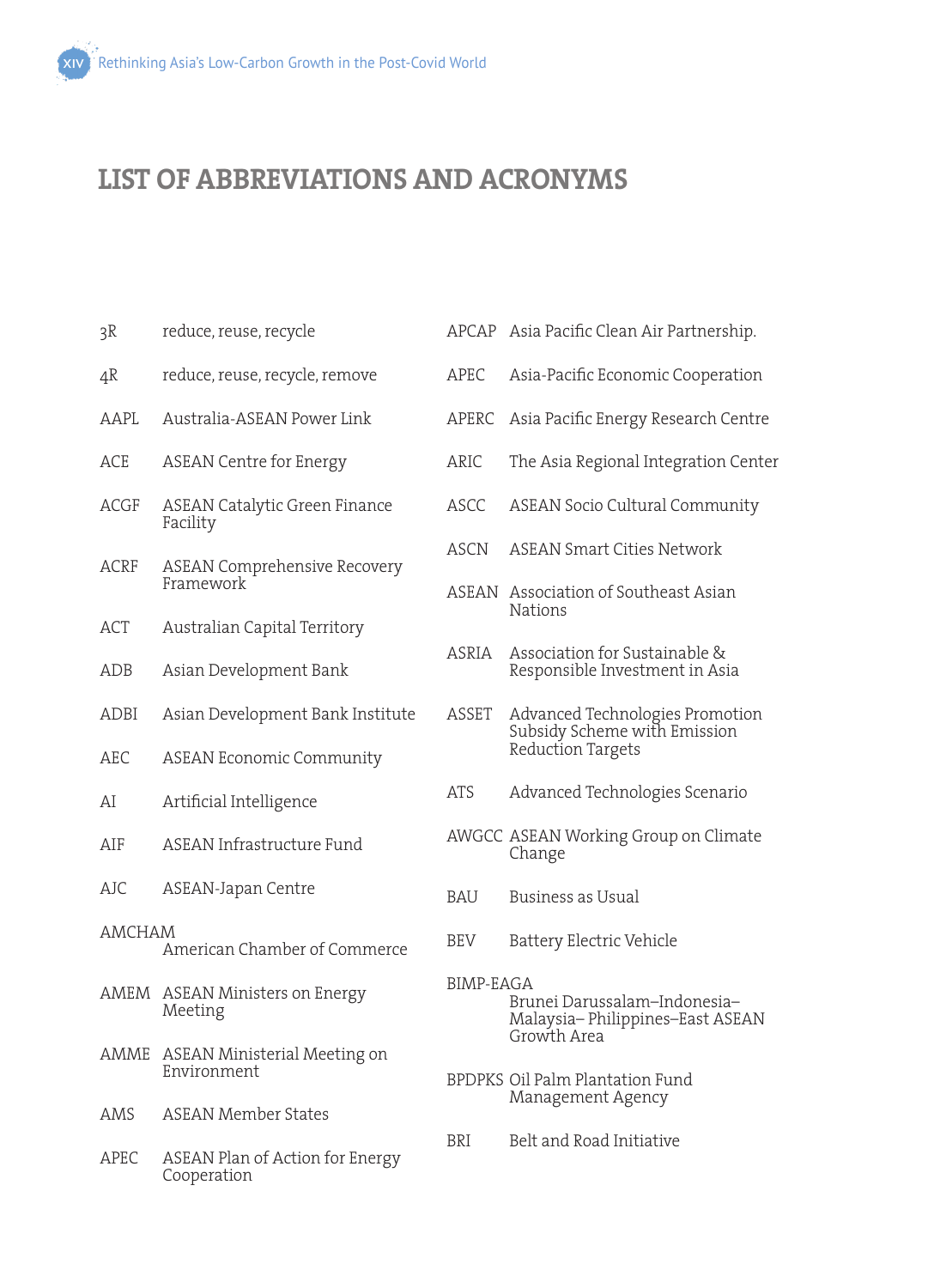- CAC command-and-control
- CAREC Central Asia Regional Economic Cooperation
- CBDR-RC common but differentiated responsibilities and respective capabilities
- CCAP The Center for Clean Air Policy
- CCE circular carbon economy
- CCS carbon capture and storage
- CCU carbon capture and utilisation
- CCUS carbon capture, utilisation, and storage
- CCR Cost Containment Reserve
- CCTV closed-circuit television
- CEFIA Cleaner Energy Future Initiative for ASEAN
- CO<sub>2</sub> carbon dioxide
- CO2e carbon dioxide equivalent
- CMIM Chiang Mai Initiative Multilateralization
- CPTPP Comprehensive and Progressive Agreement for Trans-Pacific Partnership
- CRED Centre for Research on the Epidemiology of Disasters
- CSIRO Commonwealth Scientific and Industrial Research Organisation
- DAC direct air capture
- DACCS direct air capture for carbon storage
- DBS Development Bank of Singapore Limited
- DER Lab Distributed Energy Resources Laboratory
- DRI direct reduced iron
- EDF Électricité de France
- EITE Emissions-Intensive Trade-Exposed
- ERIA Economic Research Institute for ASEAN and East Asia
- ESG environment, social, and governance
- ETS emissions trading system
- EU European Union
- EV electric vehicle
- FAME Faster Adoption and Manufacturing of (Hybrid &) Electric Vehicles
- FCEV fuel cell electric vehicle
- FDI foreign direct investment
- FiT feed-in tariff
- FOLU forestry and land use
- FTAs free trade agreements
- FYP Energy Five-Year Plan
- GDP Gross Domestic Product
- GEF Global Environment Facility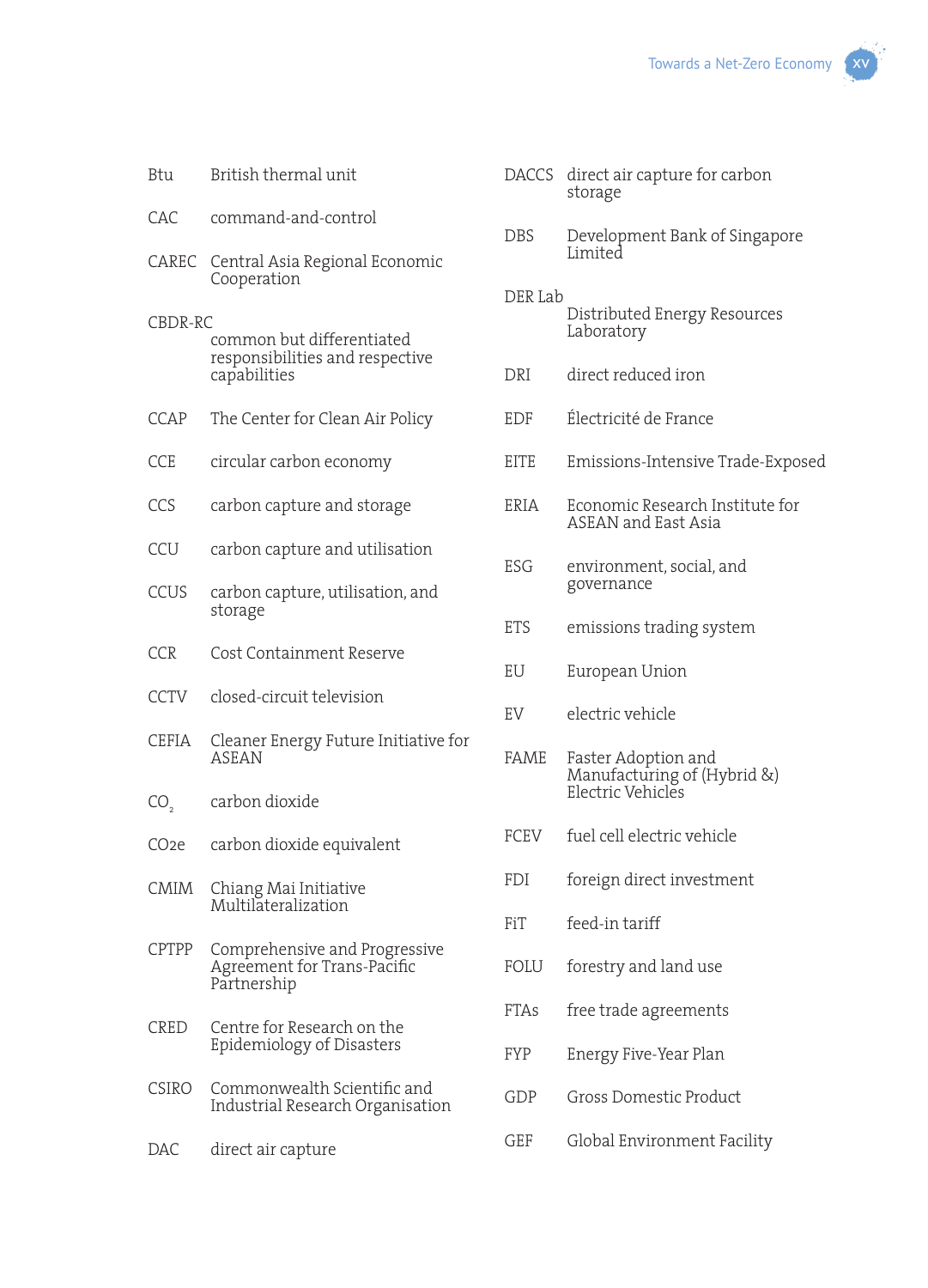| GGGI              | Global Green Growth Institute                              | IEEJ              | The Institute of Energy Economics,<br>Japan      |  |
|-------------------|------------------------------------------------------------|-------------------|--------------------------------------------------|--|
| GHG               | greenhouse gases                                           | IETA              | International Emissions Trading                  |  |
| GIZ               | Deutsche Gesellschaft für<br>Internationale Zusammenarbeit |                   | Association                                      |  |
| GMS               | Greater Mekong Subregion                                   | <b>IFC</b>        | <b>International Financial</b><br>Corporation    |  |
| GNI               | Gross National Income                                      | IGES              | Institute for Global Environmental<br>Strategies |  |
| GRI               | Global Reporting Initiative                                | ILO               | International Labour Organisation                |  |
| GSCs              | global supply chains                                       | IMF               | International Monetary Fund                      |  |
| GST               | goods and services tax                                     |                   | IMT-GT Indonesia-Malaysia-Thailand               |  |
| Gt                | gigaton                                                    |                   | Growth Triangle                                  |  |
| GtCO <sub>2</sub> | gigatons of carbon dioxide                                 | <b>INDC</b>       | Intended Nationally Determined<br>Contributions  |  |
| Gtoe              | gigaton of oil equivalent                                  | <b>IPCC</b>       | Intergovernmental Panel on<br>Climate Change     |  |
| GW                | gigawatt                                                   | <b>IPNs</b>       | international production<br>networks             |  |
| G <sub>20</sub>   | The Group of Twenty                                        |                   |                                                  |  |
|                   | HAPUA Heads of ASEAN Power Utilities<br>and Authorities    | <b>IPOs</b>       | initial public offerings                         |  |
|                   |                                                            | <b>IPR</b>        | intellectual property rights                     |  |
|                   | HKMA Hong Kong Monetary Authority                          | IRENA             | International Renewable Energy<br>Agency         |  |
| <b>HSBC</b>       | Hongkong and Shanghai Banking<br>Corporation Limited       | <b>ISA</b>        | International Solar Alliance                     |  |
| H <sub>2</sub>    | hydrogen                                                   | JETRO             | Japan External Trade Organization                |  |
| ICAP              | International Carbon Action<br>Partnership                 | KfW               | Kreditanstalt für Wiederaufbau                   |  |
|                   |                                                            |                   |                                                  |  |
| ICE               | internal combustion engine                                 | kt                | kiloton                                          |  |
| ICMR              | Institute for Capital Market<br>Research                   | ktCO <sub>2</sub> | kilotons of Carbon dioxide<br>equivalent         |  |
| ICT               | Information and Communication<br>Technology                | kWh               | kilowatt-hour                                    |  |
| IEA               | International Energy Agency                                | K-ETS             | Korea emission trading scheme                    |  |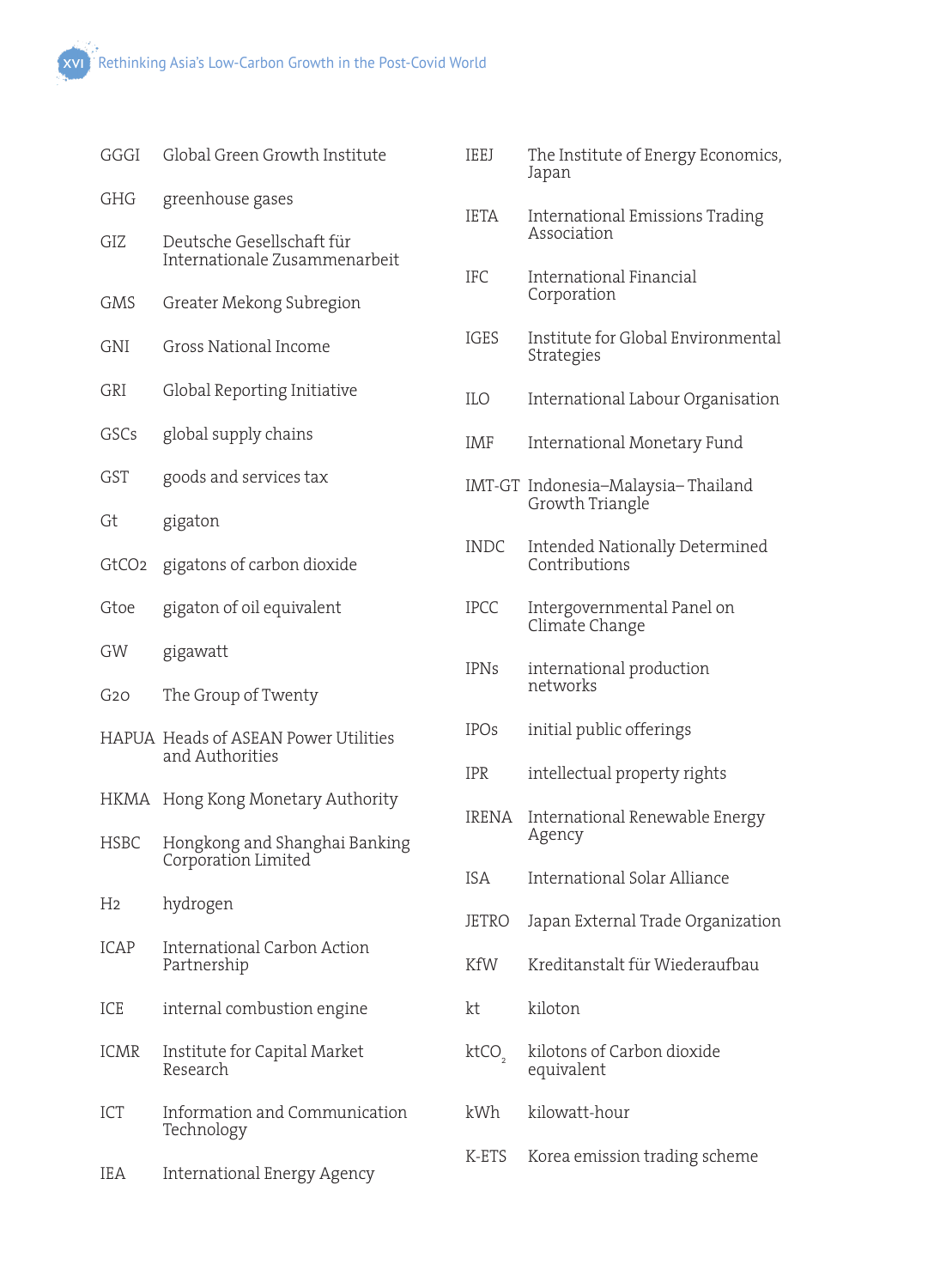

| LNG | Liquefied Natural Gas |  |
|-----|-----------------------|--|
|-----|-----------------------|--|

- LTMS-PIP Lao PDR-Thailand-Malaysia-Singapore Power Integration Project
- LT-LEDS long-term low greenhouse gas emissions development strategies
- LULUCF land use, land use change, and forestry
- MAS Monetary Authority of Singapore
- MB megabyte
- MBIs market-based instruments
- MBtu million British thermal units
- MRV monitoring, reporting, and verification
- MSMEs micro, small, and medium-sized enterprises
- MSW municipal solid waste
- Mt million tons
- MtCO<sub>2</sub> million tons of carbon dioxide
- $\mathrm{MtCO}_{2}$ e million tons of carbon dioxide equivalent
- Mtoe million tons of oil equivalent
- MW megawatt
- M&A mergers and acquisitions
- NBFI Non-Banking Financial Institution
- NDCs Nationally Determined Contributions
- NEDO New Energy and Industrial Technology Development Organization
- NTB non-tariff barrier
- NZT net zero target
- ODA official development assistance
- OECD Organisation for Economic Cooperation and Development
- PACE property assessed clean energy
- PAT Perform, Achieve, and Trade
- PHEV plug-in hybrid electric vehicle
- PPP purchasing power parity
- PPP public–private partnership
- PV photovoltaic
- RBI Reverse Bank of India
- RD&D research, development, and demonstration
- RCEP Regional Comprehensive Economic Partnership
- REC Renewable Energy Certification
- REDD+ Reducing Emissions from Deforestation and Forest Degradation in Developing **Countries**
- RPS renewable portfolio standard
- R&D research and development
- SAARC South Asian Association for Regional Cooperation
- SAF sustainable aviation fuel
- SDGs Sustainable Development Goals
- SIIA Singapore Institute of International Affairs